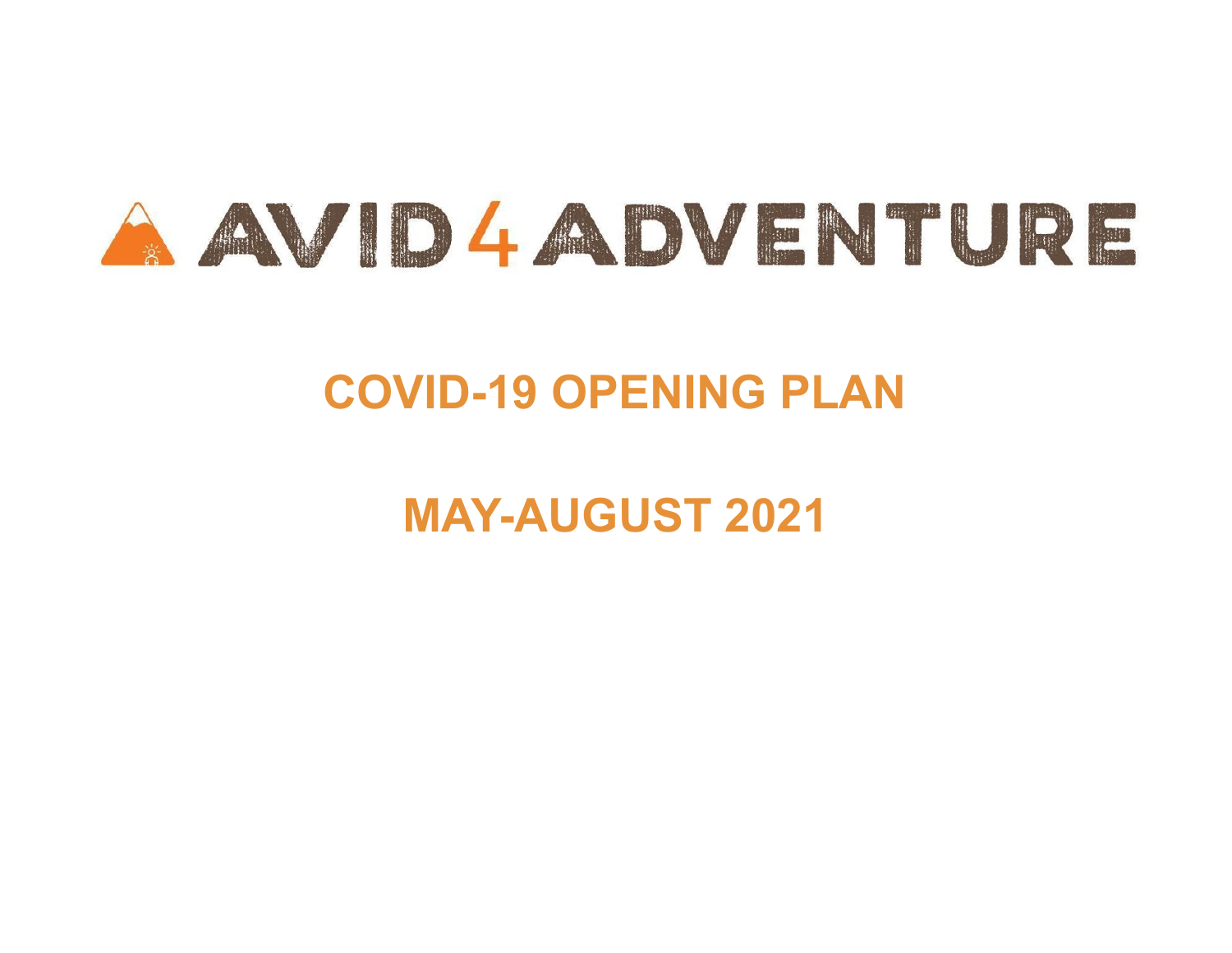### Section 1: INTRODUCTION

The health of our campers and our staff is our number 1 priority, and we are committed to an intentional, collaborative, and expert-informed plan to *limit the exposure to COVID-19 at all of our camp locations.*

Each industry should analyze their specific industry risks, and each company must assess their own risk tolerance and appropriately determine and manage their specific operational risks. This plan is designed specifically for Avid4 Adventure's summer, seasonal camp operations.

This opening plan is informed by guidance and guidelines from many sources, including the American Camp Association (ACA), the Center for Disease Control and Prevention (CDC), the Colorado Camps Network (CCN), and the state governments of Colorado, California, and Oregon. It is also informed by our both the successes and challenges that we faced and learned from during the summer of 2020. In 2020, when we ran both day and overnight camps; we ran camps in 3 different states and across more than 20 different counties, and.

COVID-19 is a pandemic and something that we need to take as seriously as possible. It is also meaningful (and a positive aspect of our specific *business) that:*

- *● Our participants are all younger than 18 years old, and our staff are largely young adults.*
- COVID-19 is most dangerous for persons over 60 years old, and kids/young adults have proven to be the most resilient to and least affected *by the virus.*
- It is much more likely for a kid/young adult to become a VECTOR for the virus rather than for that kid/young adult to get very sick. Thus, knowing if a kid/young adult has been in contact with someone else with the virus is likely more important than if they have a particular *symptom such as a temperature.*

*This situation continues to be incredibly dynamic. This plan is purposefully a draft.*

We will continue to monitor the situation and follow the advice of expert medical sources. Organizationally, we will maintain a growth mindset, and we will edit this plan as new information is discovered and/or our external landscape changes. We recognize many things could change these plans *prior to summer including updated guidance, testing availability and the availability of a vaccine.*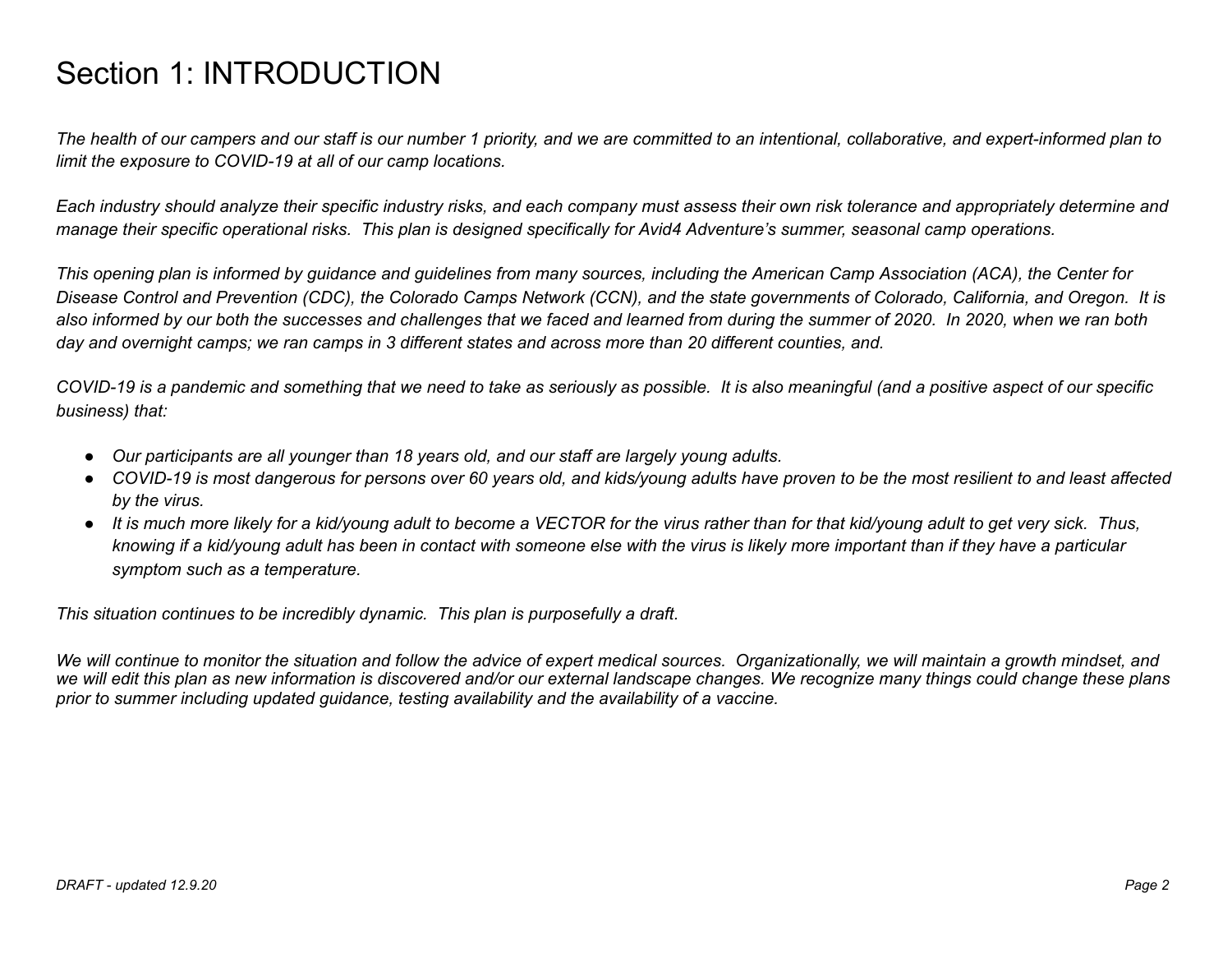# Section 2: LET'S KEEP COVID-19 OUT

|                  | Day Camps:<br>Day Camp, Camp on the Go, Camp at Home, Valmont Bike                                                                                                                                                                                                                                                                                                                                                                                                                                                                                                                                                                                                                                                                                                                                                                         | <b>Overnight Camps:</b><br>Expeditions (CO, CA, OR) & Resident Camps (CO only)                                                                                                                                                                                                                                                                                                                                                                                                                                                                                                                                                                                                                                                                                                                                                                                                                                                                                                                                                                                                                                                                                                                                       |
|------------------|--------------------------------------------------------------------------------------------------------------------------------------------------------------------------------------------------------------------------------------------------------------------------------------------------------------------------------------------------------------------------------------------------------------------------------------------------------------------------------------------------------------------------------------------------------------------------------------------------------------------------------------------------------------------------------------------------------------------------------------------------------------------------------------------------------------------------------------------|----------------------------------------------------------------------------------------------------------------------------------------------------------------------------------------------------------------------------------------------------------------------------------------------------------------------------------------------------------------------------------------------------------------------------------------------------------------------------------------------------------------------------------------------------------------------------------------------------------------------------------------------------------------------------------------------------------------------------------------------------------------------------------------------------------------------------------------------------------------------------------------------------------------------------------------------------------------------------------------------------------------------------------------------------------------------------------------------------------------------------------------------------------------------------------------------------------------------|
| Screening        | STAFF:<br>Before coming to work every day, staff will be health-screened using<br>an online form with recommended screening questions from CDPHE<br>guidelines. Staff will be tested for COVID-19 if they develop<br>persistent signs or symptoms or if they have a known exposure.<br><b>CAMPERS:</b><br>Before camp - In our pre-camp guide, through emails, and in a<br>pre-camp phone call the week prior to camp, we will follow <b>EH&amp;E</b><br>guidelines to ask parents to limit exposure for the week before camp<br>and to conduct 7 days of health-screening of their camper(s), to<br>include questions and daily temperature checks, plus what to do if<br>symptoms develop.<br>During camp - Daily health-screening checks upon arrival at camp.<br>PARENTS/VISITORS:<br>No visitors will be allowed during the camp day. | STAFF:<br>Staff will arrive at training and have an initial 10-day quarantine<br>period. Depending on availability of reliable testing and current<br>recommendations from local health officials, all staff will be tested for<br>COVID-19 during staff training. Daily, staff will be health-screened<br>with recommended screening questions from CDPHE guidelines.<br>CAMPERS:<br>Before camp - In our pre-camp guide, through emails, and in a<br>pre-camp phone call the week prior to camp, we will follow EH&E<br>quidelines to ask parents to self pre-screen for 14 days before<br>arriving. Written communication will be provided that states if any<br>positive signs/symptoms, then they must isolate and monitor.<br>Campers must be fever free for 72 hours with symptoms resolving.<br>During camp - Screened upon arrival and at least daily throughout<br>the program for symptoms of or exposure to COVID. If widespread,<br>non-invasive rapid response testing becomes available, Avid4 will<br>consider testing campers at arrival and departure, as well as when<br>any symptoms are exhibited.<br>PARENTS/VISITORS:<br>No non-essential visitors will be allowed during overnight programs. |
| Drop-off/Pick-up | We will ask only ONE adult to drop off/pick up. Groups will be spaced<br>more than 6 feet apart for pick up and drop up and prohibited from<br>co-mingling. Staff (not caregivers) will sign campers in/out with<br>permission of the caregiver, as to not share pens. We will provide<br>visual and verbal reminders for all to practice social distancing and<br>wear face coverings.                                                                                                                                                                                                                                                                                                                                                                                                                                                    | We will make specific considerations for each program to reduce the<br>potential for large groups of people to be dropping off or picking up.<br>During drop-off and pick-up, everyone will remain outside and out of<br>any buildings with the exception of bathrooms. Any medication<br>bottles that are dropped off will be wiped down with an approved<br>cleaner before given to their expedition group or site nurse. Staff (not<br>caregivers) will sign campers in/out with permission of the caregiver,<br>as to not share pens. We will provide visual and verbal reminders for<br>all to practice social distancing and wear face coverings.                                                                                                                                                                                                                                                                                                                                                                                                                                                                                                                                                              |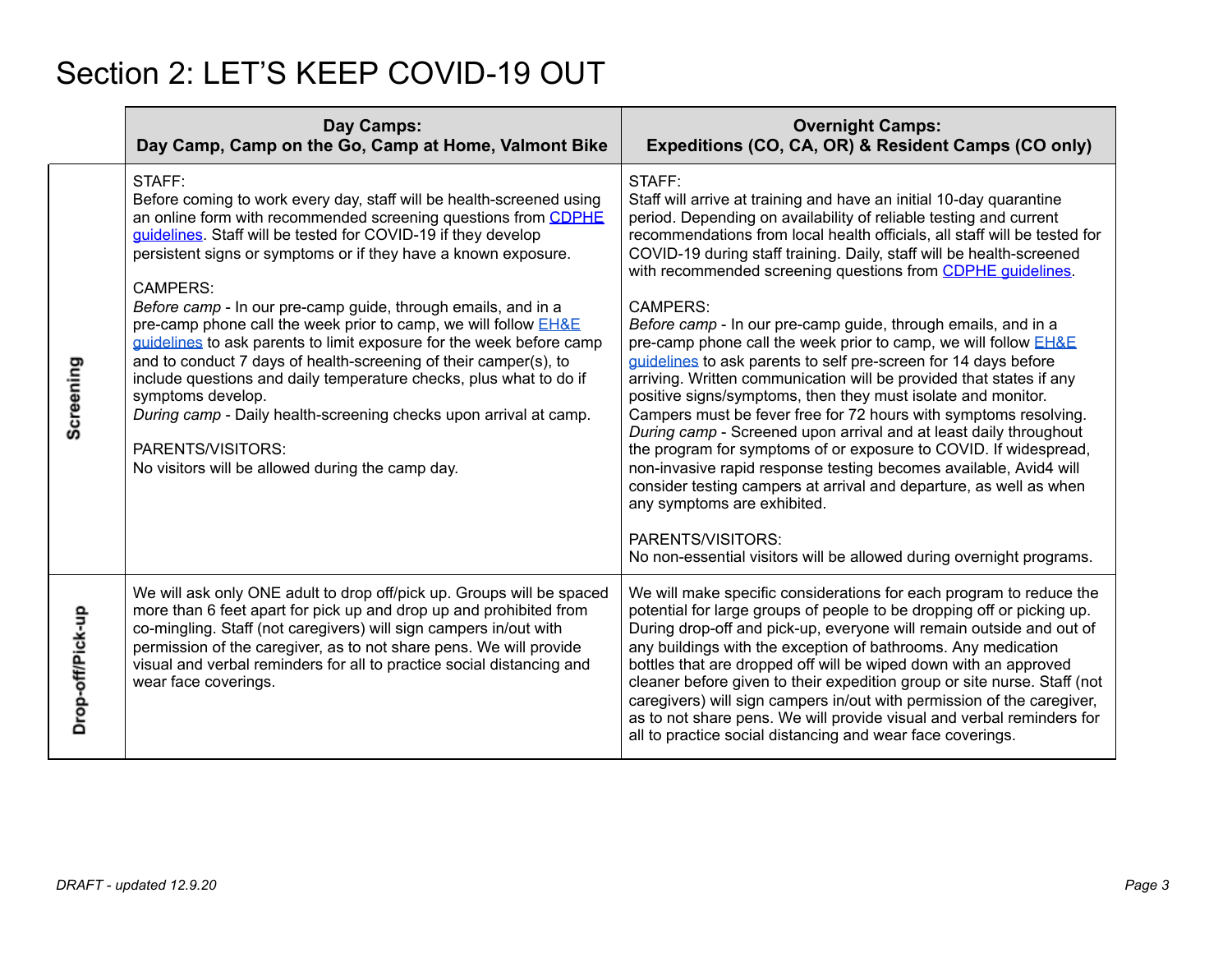# **Section 3: LET'S NOT PASS IT ALONG**

|                                           | Day Camps:<br>Day Camp, Camp on the Go, Camp at Home, Valmont Bike                                                                                                                                                                                                                                                | <b>Overnight Camps:</b><br>Expeditions (CO, CA, OR) & Resident Camps (CO only)                                                                                                                                                                                                                                    |
|-------------------------------------------|-------------------------------------------------------------------------------------------------------------------------------------------------------------------------------------------------------------------------------------------------------------------------------------------------------------------|-------------------------------------------------------------------------------------------------------------------------------------------------------------------------------------------------------------------------------------------------------------------------------------------------------------------|
| Educating Field Staff                     | <b>STAFF TRAINING:</b><br>All staff will get detailed training to cover all of the guidelines outlined<br>in this document, including procedures around screening,<br>hygiene/handwashing, PPE (including proper use, removal and<br>washing of facial covering), and distancing.                                 | <b>STAFF TRAINING:</b><br>All staff will get detailed training to cover all of the guidelines outlined<br>in this document, including procedures around screening,<br>hygiene/handwashing, PPE (including proper use, removal and washing<br>of facial covering), and distancing.                                 |
|                                           | <b>SICK LEAVE POLICIES:</b><br>Staff must not work if they are feeling sick, have had a known<br>exposure to COVID-19, or have any active signs/symptoms of<br>COVID-19. Avid has instituted a paid sick leave policy for seasonal<br>staff and we have over-hired to have substitute staff available.            | <b>SICK LEAVE POLICIES:</b><br>Staff must not work if they are feeling sick, have had a known<br>exposure to COVID-19, or have any active signs/symptoms of<br>COVID-19. Avid has instituted a paid sick leave policy for seasonal<br>staff and we have over-hired to have substitute staff available.            |
| Campers<br><b>Educating Parents &amp;</b> | Staff will serve as health educators to all campers, reviewing:<br>• The correct "20-second" protocol for hand washing.<br>• How to sneeze into their elbow; staff will also carry tissues.<br>• How to avoid touching their eyes, nose, and mouth.<br>• No sharing of any gear or personal items including food. | Staff will serve as health educators to all campers, reviewing:<br>• The correct "20-second" protocol for hand washing.<br>. How to sneeze into their elbow; staff will also carry tissues.<br>• How to avoid touching their eyes, nose, and mouth.<br>• No sharing of any gear or personal items including food. |
|                                           | PRE-CAMP COMMUNICATION:<br>Parents will receive this Opening Guide and various other COVID-19<br>education in our pre-camp guide, through emails, and in a pre-camp<br>phone call the week prior to camp.                                                                                                         | PRE-CAMP COMMUNICATION:<br>Parents will receive this Opening Guide and various other COVID-19<br>education in our pre-camp guide, through emails, and in other<br>pre-camp outreach.                                                                                                                              |
|                                           | <b>SIGNAGE AT CAMP:</b><br>Staff will attach an external, weather-proof "sign" to their backpack -<br>to include PPE and physical distancing reminders.                                                                                                                                                           | <b>SIGNAGE AT CAMP:</b><br>Staff will attach an external, weather-proof "sign" to their backpack -<br>to include PPE and physical distancing reminders.                                                                                                                                                           |
|                                           | All aspects of education to follow CDPHE guidelines.                                                                                                                                                                                                                                                              | All aspects of education to follow CDPHE guidelines.                                                                                                                                                                                                                                                              |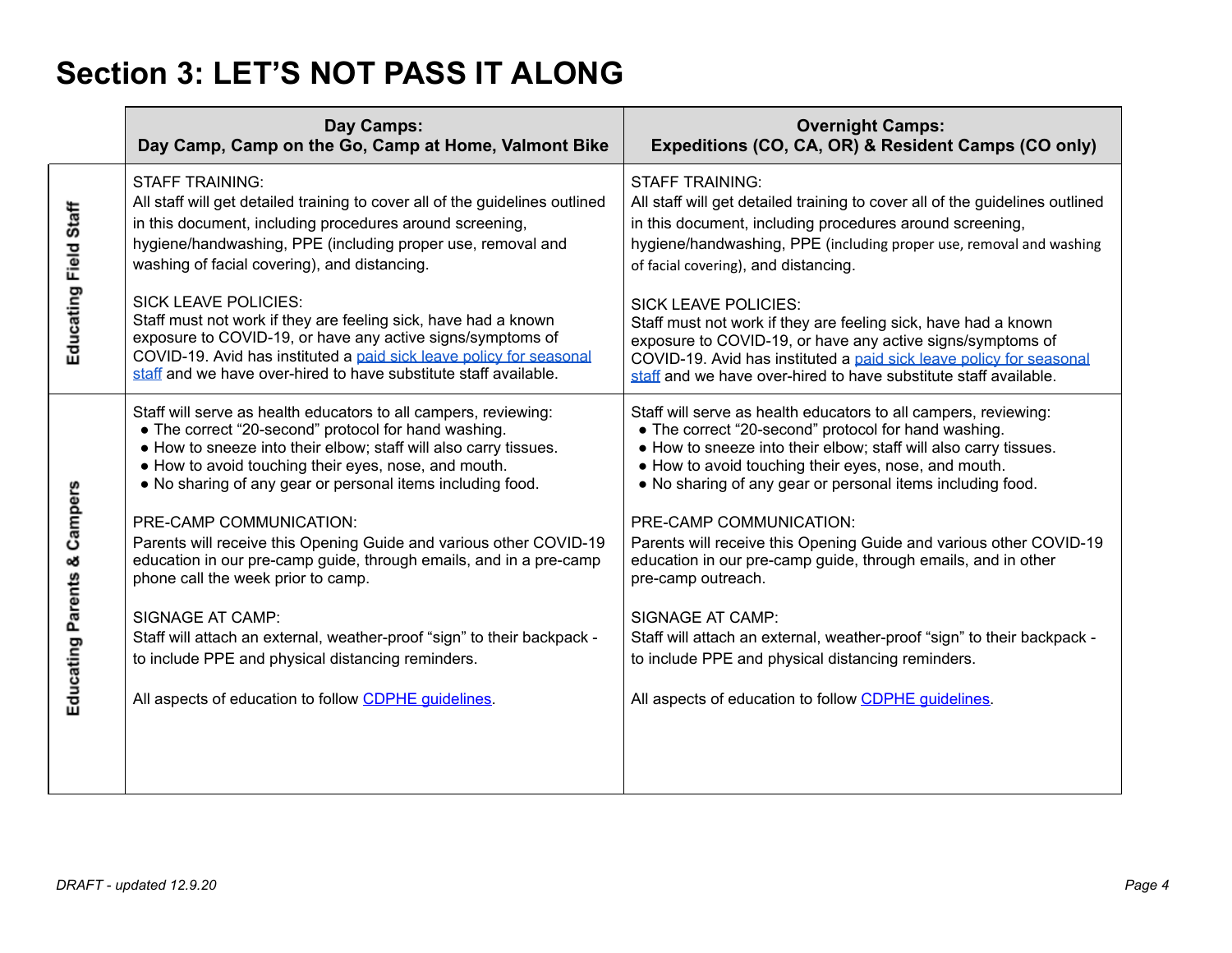|                     | Day Camps:<br>Day Camp, Camp on the Go, Camp at Home, Valmont Bike                                                                                                                                                                                                                                                                                                                                                                                                                                                                                                                                                                                                                                                                                                                                                                                                                                                                          | <b>Overnight Camps:</b><br>Expeditions (CO, CA, OR) & Resident Camps (CO only)                                                                                                                                                                                                                                                                                                                                                                                                                                                                                                                                                                                                                                                                                                                                                                                                                                                                                                                                                                                                                                                               |
|---------------------|---------------------------------------------------------------------------------------------------------------------------------------------------------------------------------------------------------------------------------------------------------------------------------------------------------------------------------------------------------------------------------------------------------------------------------------------------------------------------------------------------------------------------------------------------------------------------------------------------------------------------------------------------------------------------------------------------------------------------------------------------------------------------------------------------------------------------------------------------------------------------------------------------------------------------------------------|----------------------------------------------------------------------------------------------------------------------------------------------------------------------------------------------------------------------------------------------------------------------------------------------------------------------------------------------------------------------------------------------------------------------------------------------------------------------------------------------------------------------------------------------------------------------------------------------------------------------------------------------------------------------------------------------------------------------------------------------------------------------------------------------------------------------------------------------------------------------------------------------------------------------------------------------------------------------------------------------------------------------------------------------------------------------------------------------------------------------------------------------|
| Physical Distancing | We will follow current state physical distancing guidelines.<br>Campers and staff will make best efforts to maintain a distance of 6<br>feet between one another. Given the nature of camp, it will not always<br>be possible to physically distance group members from each other.<br>Staff and campers will be asked to wear masks. We will ask campers<br>to bring their own face covering to use. If a camper does not have a<br>mask, they can borrow one from us or have their caregiver get one<br>from home.<br>Staff and campers will remain in their small stable cohorts. There may<br>be times where other Avid4 groups are participating in camp at the<br>same recreation locations; groups are prohibited from mingling.<br>We will only play small group games and games that do not include<br>physical contact.<br>We will provide each staff with PPE, including an appropriate face<br>covering and a supply of gloves. | We will be mindful of physical distancing and we will avoid direct<br>contact with others. However, as a small, self-quarantined cohort, we<br>understand that we will be within 6 feet of others at certain times. Per<br><b>EH&amp;E guidance, establishing and maintaining small group sizes is</b><br>key to mitigate risks, and Avid4 will continue to follow the<br>recommended guidelines of local and State health officials. Masks<br>will be worn in accordance with local and state guidelines.<br>In places that have more than one group at a location, groups will not<br>be allowed to congregate together.<br>We will provide each staff with PPE, including an appropriate face<br>covering and a supply of gloves.<br>Per CDPHE quidelines, We will ask campers to bring at least 2 of<br>their own face coverings. Avid4 will have extra face coverings for any<br>child who did not bring their own. We will also hand wash face<br>coverings during the week. Campers will be asked to wear masks<br>during any transportation, any cooking, and any unforeseen<br>interactions with those outside of the group/cohort. |
| Enhanced Cleaning   | Frequently touched surfaces, surfaces likely to be contaminated with<br>bodily fluids, and all equipment will be sanitized using EPA approved<br>solutions, and <b>EH&amp;E</b> recommended procedures. Staff will sanitize<br>before & after use.                                                                                                                                                                                                                                                                                                                                                                                                                                                                                                                                                                                                                                                                                          | Frequently touched surfaces, surfaces likely to be contaminated with<br>bodily fluids, and all equipment will be sanitized using EPA approved<br>solutions, and <b>EH&amp;E</b> recommended procedures. Staff will sanitize<br>before & after use.                                                                                                                                                                                                                                                                                                                                                                                                                                                                                                                                                                                                                                                                                                                                                                                                                                                                                           |
|                     | Whenever possible gear will be assigned to a camper for the entire<br>week. Shared equipment will be avoided between campers and staff.                                                                                                                                                                                                                                                                                                                                                                                                                                                                                                                                                                                                                                                                                                                                                                                                     | Whenever possible gear will be assigned to a camper for the entire<br>week. Shared equipment will be avoided between campers and staff.                                                                                                                                                                                                                                                                                                                                                                                                                                                                                                                                                                                                                                                                                                                                                                                                                                                                                                                                                                                                      |
|                     | Equipment must be sanitized in between half day programs.                                                                                                                                                                                                                                                                                                                                                                                                                                                                                                                                                                                                                                                                                                                                                                                                                                                                                   | We will no longer rent sleeping bags or pads. Parents will now be<br>able to purchase these items from us.                                                                                                                                                                                                                                                                                                                                                                                                                                                                                                                                                                                                                                                                                                                                                                                                                                                                                                                                                                                                                                   |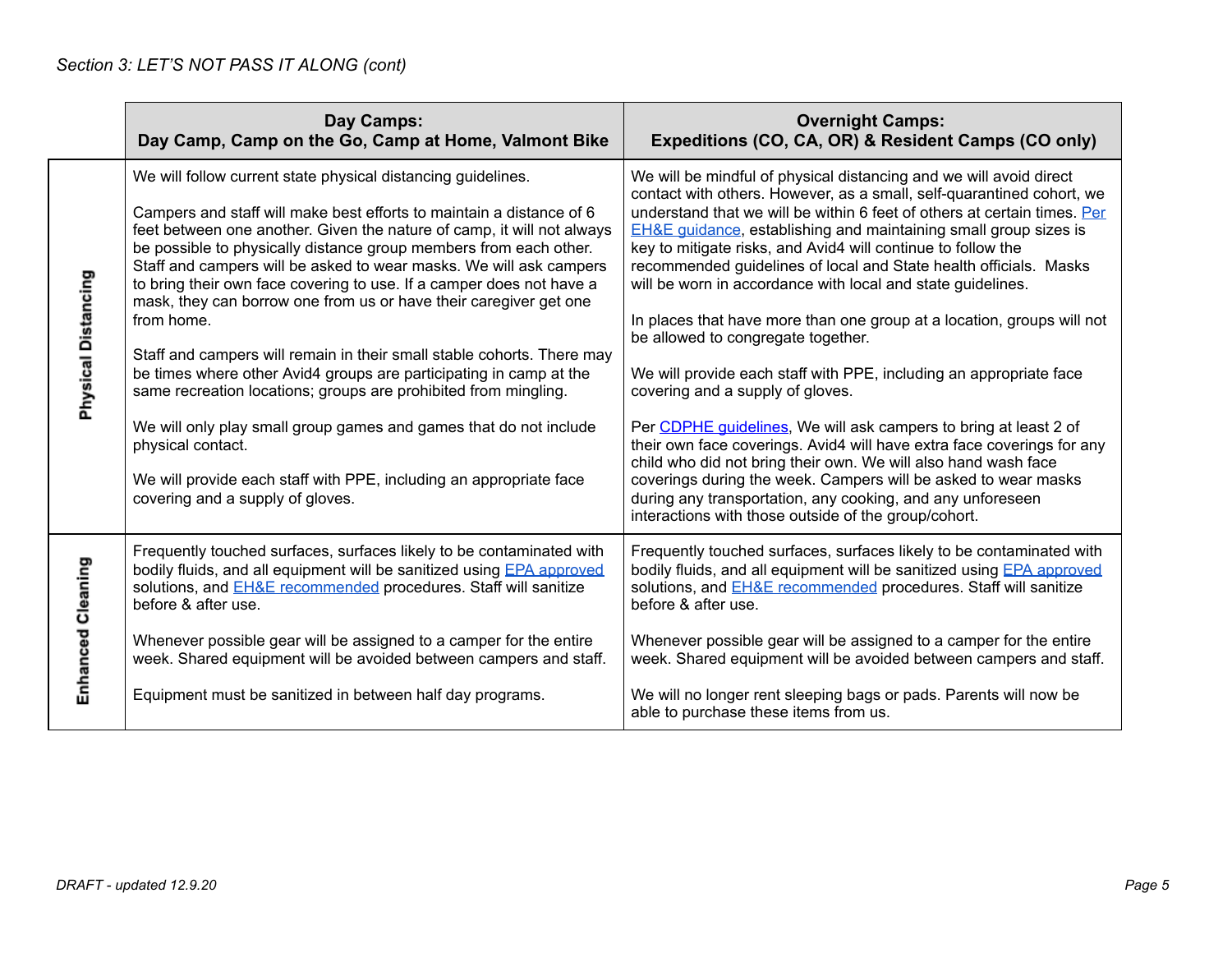|                  | Day Camps:<br>Day Camp, Camp on the Go, Camp at Home, Valmont Bike                                                                                                                                                                                                                                                                                                                                                                                                                 | <b>Overnight Camps:</b><br>Expeditions (CO, CA, OR) & Resident Camps (CO only)                                                                                                                                                                                                                                                                                                                                                                                                                                                                                                                                                                                                                                                           |
|------------------|------------------------------------------------------------------------------------------------------------------------------------------------------------------------------------------------------------------------------------------------------------------------------------------------------------------------------------------------------------------------------------------------------------------------------------------------------------------------------------|------------------------------------------------------------------------------------------------------------------------------------------------------------------------------------------------------------------------------------------------------------------------------------------------------------------------------------------------------------------------------------------------------------------------------------------------------------------------------------------------------------------------------------------------------------------------------------------------------------------------------------------------------------------------------------------------------------------------------------------|
| Personal Hygiene | All campers and staff are required to thoroughly wash their<br>hands with soap and water:<br>• Upon the start of each day at camp<br>• Before and after snack and lunch<br>• Before and after cooking activities<br>• After an "unguarded" sneeze or cough within 5 feet of<br>group<br>• After using the restroom<br>• At the end of the camp day<br>Staff will make sure that handwashing happens with a<br>continuous, handsfree flow of water to ensure vigorous<br>scrubbing. | All campers and staff are required to thoroughly wash their<br>hands with soap and water:<br>• Upon the start of each day at camp<br>• Before and after snack and lunch<br>• Before and after cooking activities<br>• After an "unguarded" sneeze or cough within 5 feet of<br>group<br>• After using the restroom<br>• At the end of the camp day<br>Staff will make sure that handwashing happens with a<br>continuous, handsfree flow of water to ensure vigorous<br>scrubbing.<br>We will carry additional solar showers to function as<br>handwashing stations. At a minimum, handwashing stations will<br>be located in the kitchen area and near the bathrooms. At<br>camp, paper towels will be used to dry hands after washing. |
| Food Safety      | We will not be providing any snacks or lunches this summer,<br>and Staff will ensure there is no sharing of food between<br>campers at snack and lunch time.<br>For all camp times when food is present:<br>• All staff and campers will wash their hands before and after<br>the activity.<br>• All food gear and surfaces will be sanitized following<br><b>CDPHE</b> guidelines.<br>Campers and staff will wear face coverings. Staff will wear<br>gloves.                      | A staff member will plate each camper's meal from the kitchen<br>area rather than serve family-style meals. There will not be<br>sharing of food, cutlery, or water bottles. At the start and end of<br>every meal, the kitchen and tables will be sanitized following<br><b>CDPHE guidelines</b> . Face coverings and gloves to be worn by<br>staff and campers.<br>Camp kitchens and picnic tables (if applicable) should be<br>sanitized before and after each meal.<br>Personal plates, cutlery, etc. will be assigned to a camper for<br>the entire week, or if directed to do so, we would pivot to<br>compostable single-use utensils and plates.                                                                                 |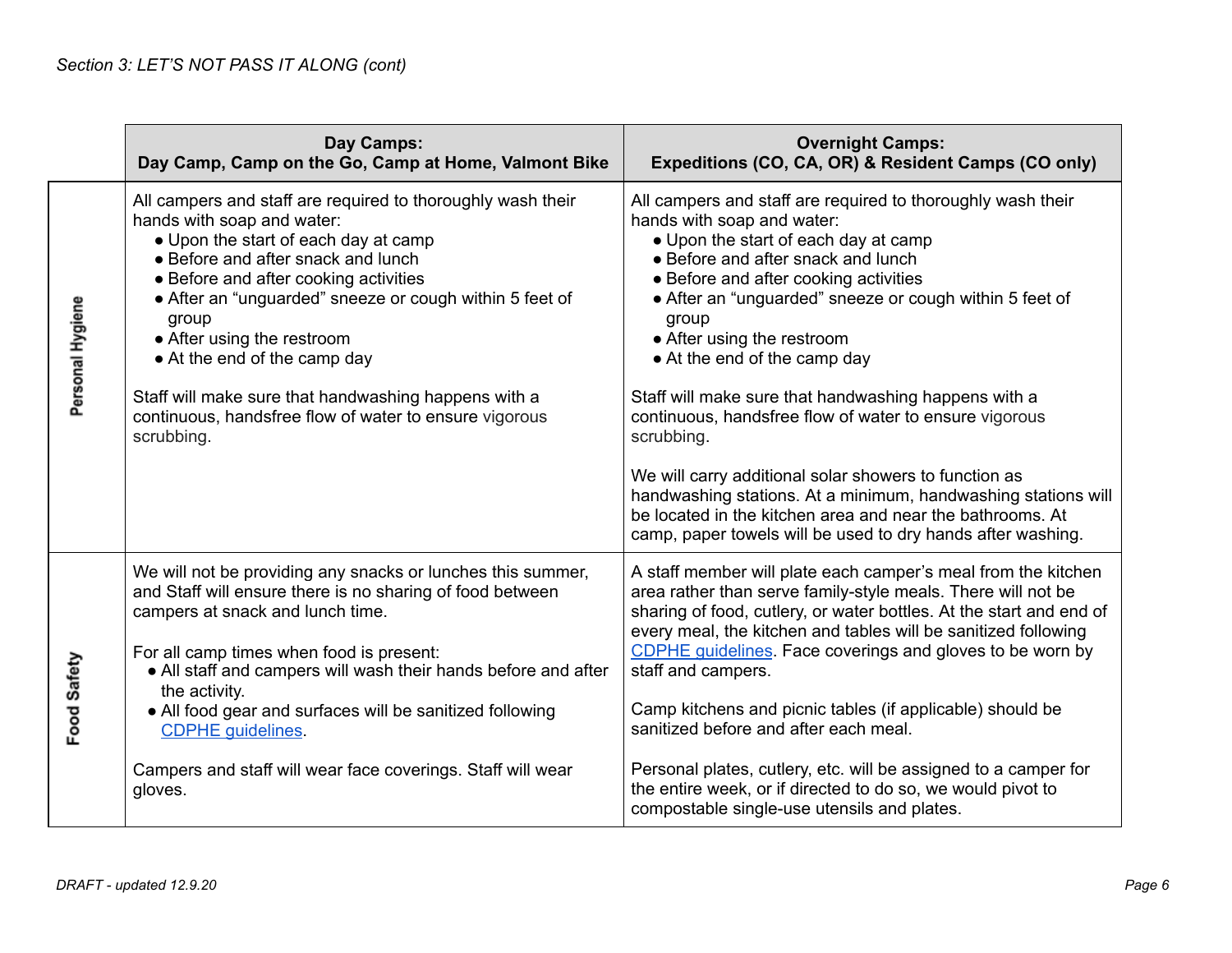|                        | Day Camps:<br>Day Camp, Camp on the Go, Camp at Home, Valmont Bike                                                                                                                                                                                                                                                                                                                                                      | <b>Overnight Camps:</b><br>Expeditions (CO, CA, OR) & Resident Camps (CO only)                                                                                                                                                                                                                                                                                                                                                                                                                 |
|------------------------|-------------------------------------------------------------------------------------------------------------------------------------------------------------------------------------------------------------------------------------------------------------------------------------------------------------------------------------------------------------------------------------------------------------------------|------------------------------------------------------------------------------------------------------------------------------------------------------------------------------------------------------------------------------------------------------------------------------------------------------------------------------------------------------------------------------------------------------------------------------------------------------------------------------------------------|
| Sleeping               | <b>NA</b>                                                                                                                                                                                                                                                                                                                                                                                                               | Alternate sleeping arrangements (head to toe) so that there is<br>at least 6 feet between each sleeping person's head. Sleeping<br>bags and bedding are not to be shared. If there is no rain in<br>the forecast, tent flies will be opened or removed to increase air<br>circulation.                                                                                                                                                                                                         |
| Transportation         | We will use 15-passenger vans and trailers to transport<br>campers/staff and gear. Vans will be assigned to one group for<br>their entire camp session. While traveling in the van, all staff<br>and campers will wear face coverings and will seek to avoid<br>contact with people not part of the group. Before the next<br>camp program, commonly touched surfaces will be disinfected,<br>including inside the van. | We will use 15-passenger vans and trailers to transport<br>campers/staff and gear. Vans will be assigned to one group for<br>their entire camp session. While traveling in the van, all staff<br>and campers will wear face coverings and will seek to avoid<br>contact with people not part of the group. Before the next<br>camp program, commonly touched surfaces will be disinfected,<br>including inside the van.                                                                        |
| <b>Outsources</b>      | We will not use outsources for our day camps.                                                                                                                                                                                                                                                                                                                                                                           | We have proactively communicated with all outsources to<br>understand their COVID-19 procedures. If Avid4 Adventure<br>feels that an outsource's actions or polices are not reflective of<br>our COVID-19 policies and/or not aligned with County Health<br>Department regulations, then we will remove our campers from<br>the experience when possible. During an outsource<br>experience, we will maintain leadership with the group around<br>physical distancing, hygiene, cleaning, etc. |
| Vulnerable Populations | Based on <b>EH&amp;E</b> and White House Guidance, Staff and<br>campers that are considered to be at-risk individuals must seek<br>written approval from their physician before being permitted at<br>camp, and additionally their information will be reviewed by<br>Avid staff, including (as needed) our nurse consultant and<br>advising physician.                                                                 | Based on <b>EH&amp;E</b> and White House Guidance, Staff and<br>campers that are considered to be at-risk individuals must seek<br>written approval from their physician before being permitted at<br>camp, and additionally their information will be reviewed by<br>Avid staff, including (as needed) our nurse consultant and<br>advising physician.                                                                                                                                        |
|                        | When we contact families in the event of COVID-19 exposure<br>(see section 4), we will ask families if there are any vulnerable<br>people living at home, and we will advise and report<br>appropriately.                                                                                                                                                                                                               | When we contact families in the event of COVID-19 exposure<br>(see section 4), we will ask families if there are any vulnerable<br>people living at home, and we will advise and report<br>appropriately.                                                                                                                                                                                                                                                                                      |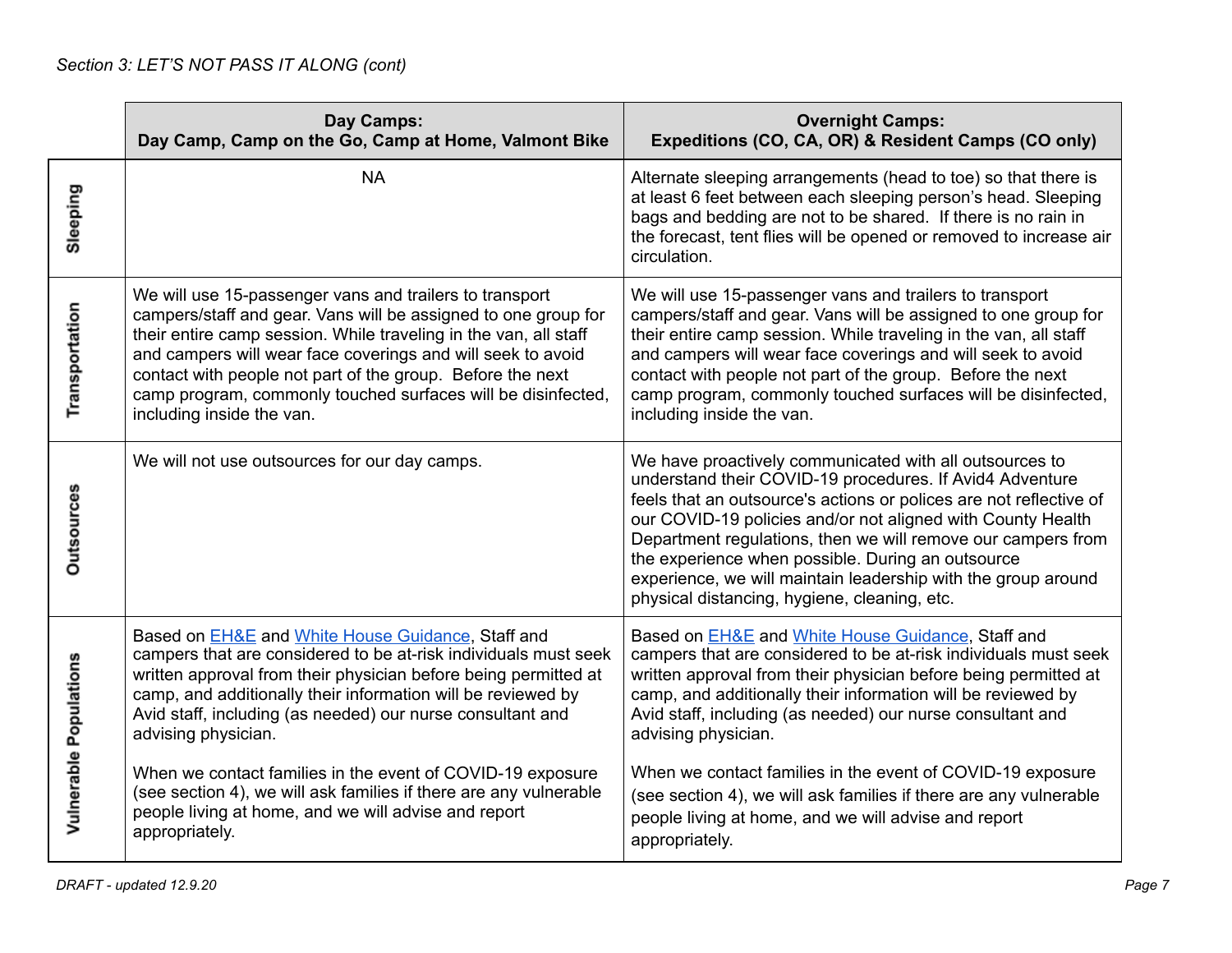### **Section 4: LET'S PLAN FOR WHEN IT DOES HAPPEN**

|                | Day Camps:<br>Day Camp, Camp on the Go, Camp at Home, Valmont Bike                                                                                                                                                                                                                                                                                                                                                                                                                                                                                                                        | <b>Overnight Camps:</b><br>Expeditions (CO, CA, OR) & Resident Camps (CO only)                                                                                                                                                                                                                                                                                                                                                                                                                                                                                                            |
|----------------|-------------------------------------------------------------------------------------------------------------------------------------------------------------------------------------------------------------------------------------------------------------------------------------------------------------------------------------------------------------------------------------------------------------------------------------------------------------------------------------------------------------------------------------------------------------------------------------------|-------------------------------------------------------------------------------------------------------------------------------------------------------------------------------------------------------------------------------------------------------------------------------------------------------------------------------------------------------------------------------------------------------------------------------------------------------------------------------------------------------------------------------------------------------------------------------------------|
| Clear Guidance | Each suspect case, positive case, or exposure will be treated as<br>individual and unique situations, and thus specific responses may<br>differ. In addition, the advice and guidelines from our public<br>health partners and medical professionals continue to be<br>dynamic.                                                                                                                                                                                                                                                                                                           | Each suspect case, positive case, or exposure will be treated as<br>individual and unique situations, and thus specific responses may<br>differ. In addition, the advice and guidelines from our public<br>health partners and medical professionals continue to be<br>dynamic.                                                                                                                                                                                                                                                                                                           |
|                | We will remain in close contact with our public health partners<br>and follow the reporting and tracking guidelines of the Colorado<br>Department of Public Health and Environment, the Oregon Public<br>Health Division, and the California Department of Public Health.<br>We will continue to update our COVID-19 communication plan.                                                                                                                                                                                                                                                  | We will remain in close contact with our public health partners<br>and follow the reporting and tracking guidelines of the Colorado<br>Department of Public Health and Environment.<br>We will continue to update our COVID-19 communication plan.<br>We will have extra tents/shelter to support overnight quarantines<br>if needed for campers or staff.                                                                                                                                                                                                                                |
| Tracking       | Per Colorado Department of Public Health and Environment and<br><b>EH&amp;E guidelines, we will report cases to local county Public</b><br>Health Departments where the camp is located, and follow their<br>tracking/tracing guidelines.                                                                                                                                                                                                                                                                                                                                                 | Per Colorado Department of Public Health and Environment and<br><b>EH&amp;E guidelines, we will report cases to local county Public</b><br>Health Departments where the camp is located, and follow their<br>tracking/tracing guidelines.                                                                                                                                                                                                                                                                                                                                                 |
|                | <b>Contact Tracing:</b> As a presumed or confirmed case is<br>discovered, with the assistance of local public health, the camp<br>will work to determine if there were individuals outside of their<br>group and assigned staff, that have been within six feet for more<br>than 15 minutes, during the camp week. Notification and<br>increased surveillance and will be provided for these individuals<br>and the group and their staff. Additional measures will be<br>considered to assure that the group has no contact with others for<br>the next 14 days or until testing occurs. | <b>Contact Tracing:</b> As a presumed or confirmed case is<br>discovered, with the assistance of local public health, the camp<br>will work to determine if there were individuals outside of their<br>group and assigned staff, that have been within six feet for more<br>than 15 minutes, during the camp week. Notification and<br>increased surveillance and will be provided for these individuals<br>and the group and their staff. Additional measures will be<br>considered to assure that the group has no contact with others for<br>the next 14 days or until testing occurs. |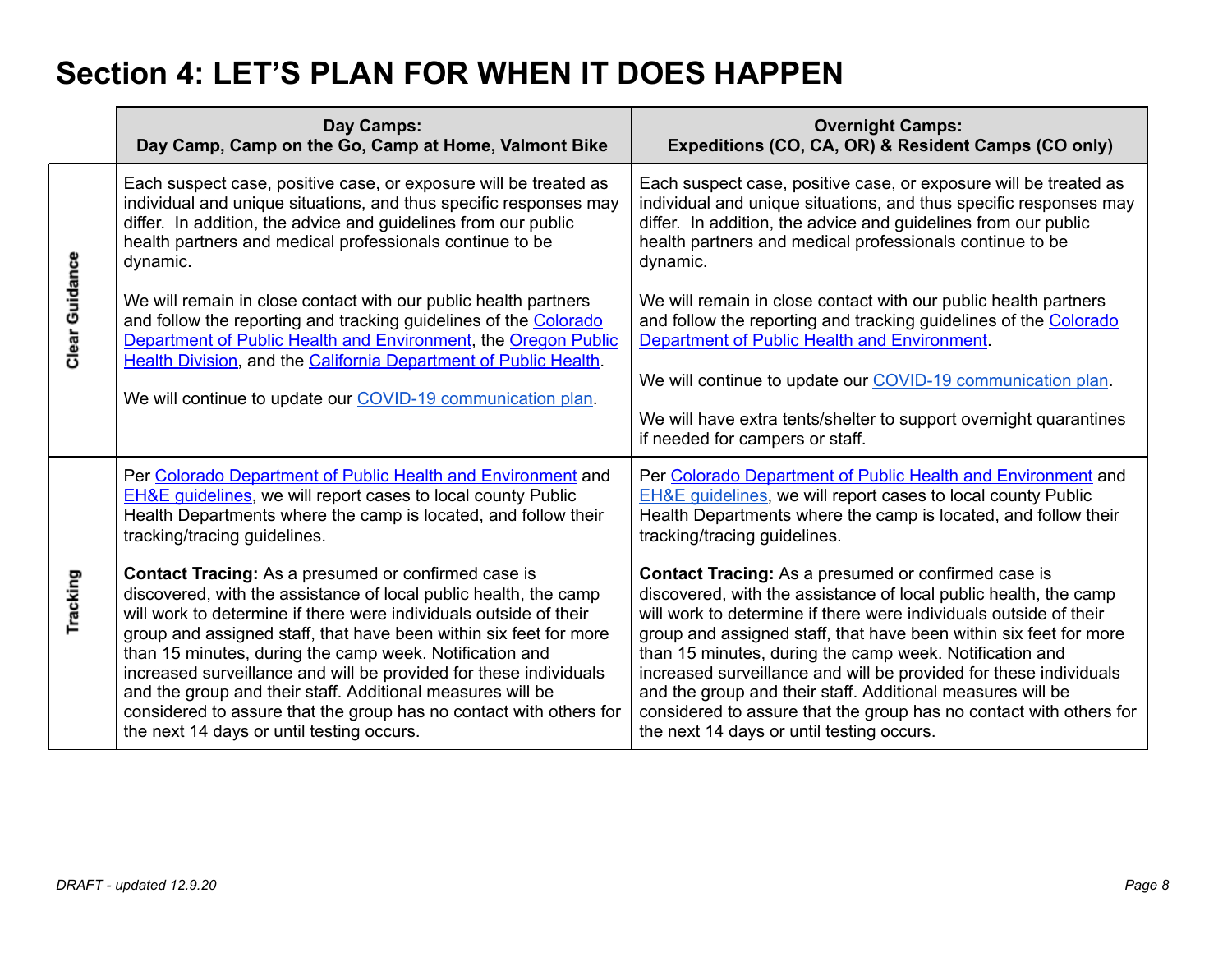# **Section 5: LET'S CARE FOR OUR PEOPLE**

|           | Seasonal Staff - Camp Directors, Instructors, etc                                                                                                                                                  | <b>HQ/Admin staff</b>                                                                                                                                                                                 |
|-----------|----------------------------------------------------------------------------------------------------------------------------------------------------------------------------------------------------|-------------------------------------------------------------------------------------------------------------------------------------------------------------------------------------------------------|
| Support   | PHYSICAL SUPPORT:<br>We will provide each staff with PPE, including an appropriate<br>face covering and a supply of gloves.                                                                        | PHYSICAL SUPPORT:<br>All HQ administrative work will happen from home if possible.                                                                                                                    |
|           | <b>FINANCIAL SUPPORT:</b><br>We have created an <b>Emergency Employee Assistance fund</b> to                                                                                                       | At our WH location or when visiting groups in the field, staff will<br>wear face coverings and maintain physical distancing of 6 feet.                                                                |
|           | support food, shelter, or medical needs.                                                                                                                                                           | For any staff working at our WH/office location, we have a<br>separate procedures/opening plan to follow.                                                                                             |
|           | Our seasonal Staff Portal contains various information and<br>guidance around unemployment insurance, rent/mortgage<br>support, student loan abatement, and more.                                  | <b>FINANCIAL SUPPORT:</b><br>Avid provides any basic necessities for HQ home office (e.g.<br>computer, printer, etc). Avid will also support up to \$250 of<br>purchases needed for your home office. |
|           | If a staff member needs a COVID test, Avid will reimburse the<br>cost of the test. While awaiting test results and/or recuperating<br>from COVID-19, Avid will pay 90% of a staff's regular weekly | All furloughed staff receive an Avid Furlough Guide.                                                                                                                                                  |
|           | pay for their scheduled programs from their first day of missed<br>work until they are symptom-free and can return to work.                                                                        | <b>EMOTIONAL SUPPORT:</b><br>Our Customer Experience team (who directly interact with our                                                                                                             |
|           | <b>EMOTIONAL SUPPORT:</b><br>Our seasonal Staff Portal links to stress/anxiety resiliency                                                                                                          | customers) receive additional training on proactive and reactive<br>management for stress/anxiety.                                                                                                    |
|           | resources - like this one. Our staff training and staff handbook<br>provide resources for proactive and reactive management for<br>stress/anxiety and other mental health issues.                  | All HQ staff have access to an Employee Assistance Program<br>through Guardian Life. Staff are provided resources to help<br>navigate life events.                                                    |
| Recognize | Every few weeks, we have sent a survey to assess physical and<br>emotional needs. Every week, we have sent email/video<br>messages to express appreciation and gratitude.                          | For the first several weeks of COVID-19 response and "work<br>from home" orders, we tracked individual and team feelings<br>through a twice a week Qualtrics "pulse" survey.                          |
|           | In the summer, Camp Directors will be meeting with their staff<br>weekly. Part of the Director role is to bring recognition/gratitude.                                                             | We will continue our Q12 Gallup survey quarterly. We will<br>continue to meet weekly as a full team in different ways.                                                                                |